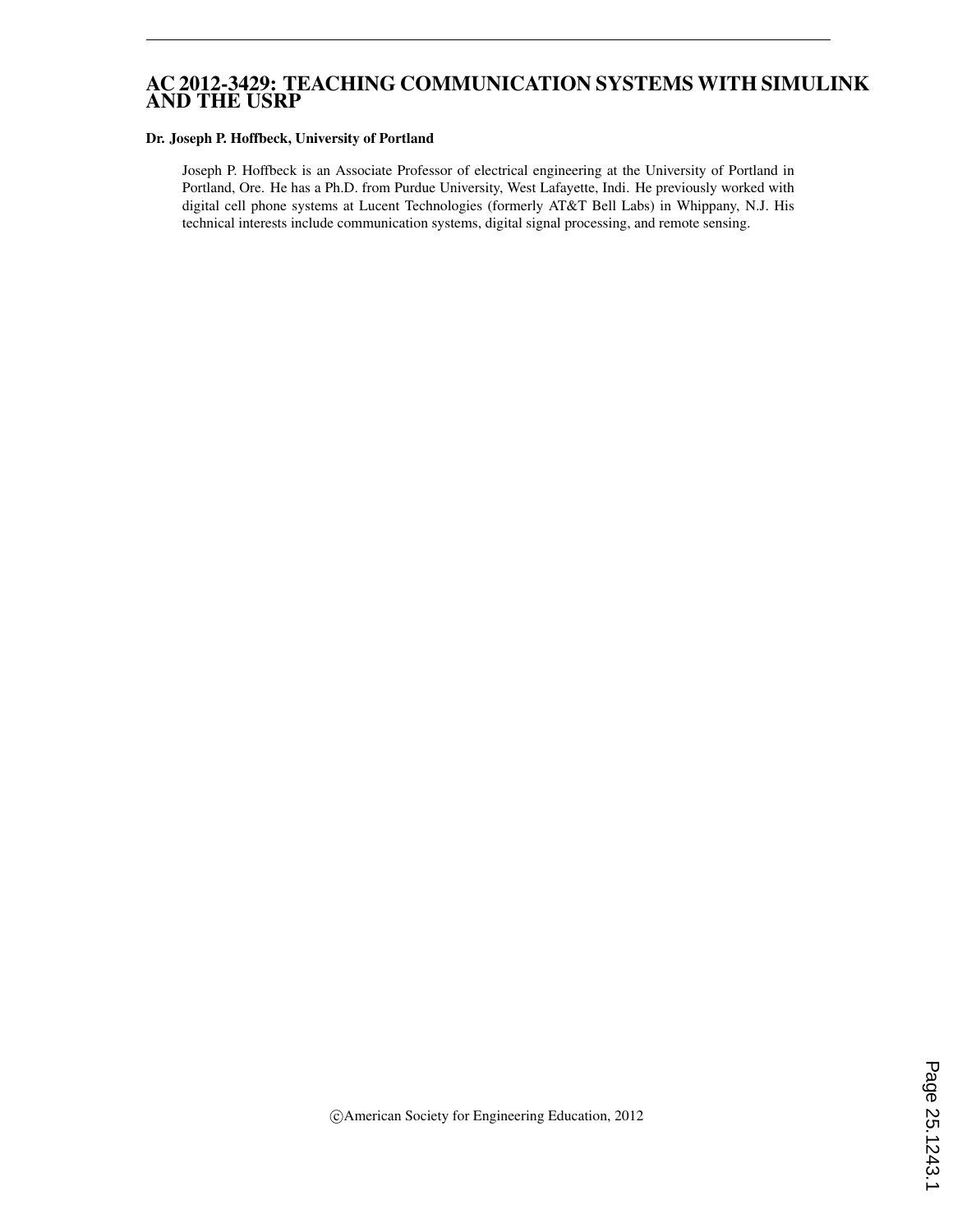# **Teaching Communication Systems with Simulink and the USRP**

#### **Abstract**

This paper discusses a system to demodulate and decode radio signals in real-time using the universal software radio peripheral (USRP) in combination with Simulink in an undergraduate teaching environment. Several previous papers have shown the value of using real world radio signals to inspire and motivate students in traditional communication systems courses and laboratories. Recent versions of Simulink now support a direct connection to the newer versions of the USRP, and Simulink can connect to the original USRP1 through an existing open source software package. This capability allows users to rapidly prototype radio systems that run in real-time on the host computer, which enables more realistic and interesting projects, laboratory experiments, and demonstrations. To illustrate this capability, a Simulink model is presented that implements a real-time FM radio that demodulates and plays the audio signal, and it also decodes the digital Radio Data System (RDS) signal and prints out the RadioText messages which usually convey the name of the artist and song that is currently playing. The use of this receiver as a demonstration in an undergraduate communication systems course is discussed, and its effectiveness is assessed. The source files for this receiver are available for free from the author.

#### **Background**

Communication systems classes usually contain highly mathematical and theoretical material which is sometimes difficult for students to learn. It can be very helpful to motivate the students by showing how the material is used in real systems. Simulations are an effective and easily deployed method, but they do not have as direct connection to the real world as real systems. However most real communication systems are very complex, and it is often difficult to utilize them in a class. Some laboratory experiments have been based on the USRP because they can be used to build communication systems that run in real-time without the need for building low level hardware and software $1,2$ .

The USRP is an open source hardware platform provided by Ettus Research<sup>3</sup>. It converts radio frequency (RF) signals to digital signals that can be processed by a computer, and also converts digital signals from a computer to RF signals. Its function is analogous to a sound card, except that it can capture and generate high frequency RF signals. Using the USRP allows the students to work with RF signals from existing communication systems and to generate their own RF signals.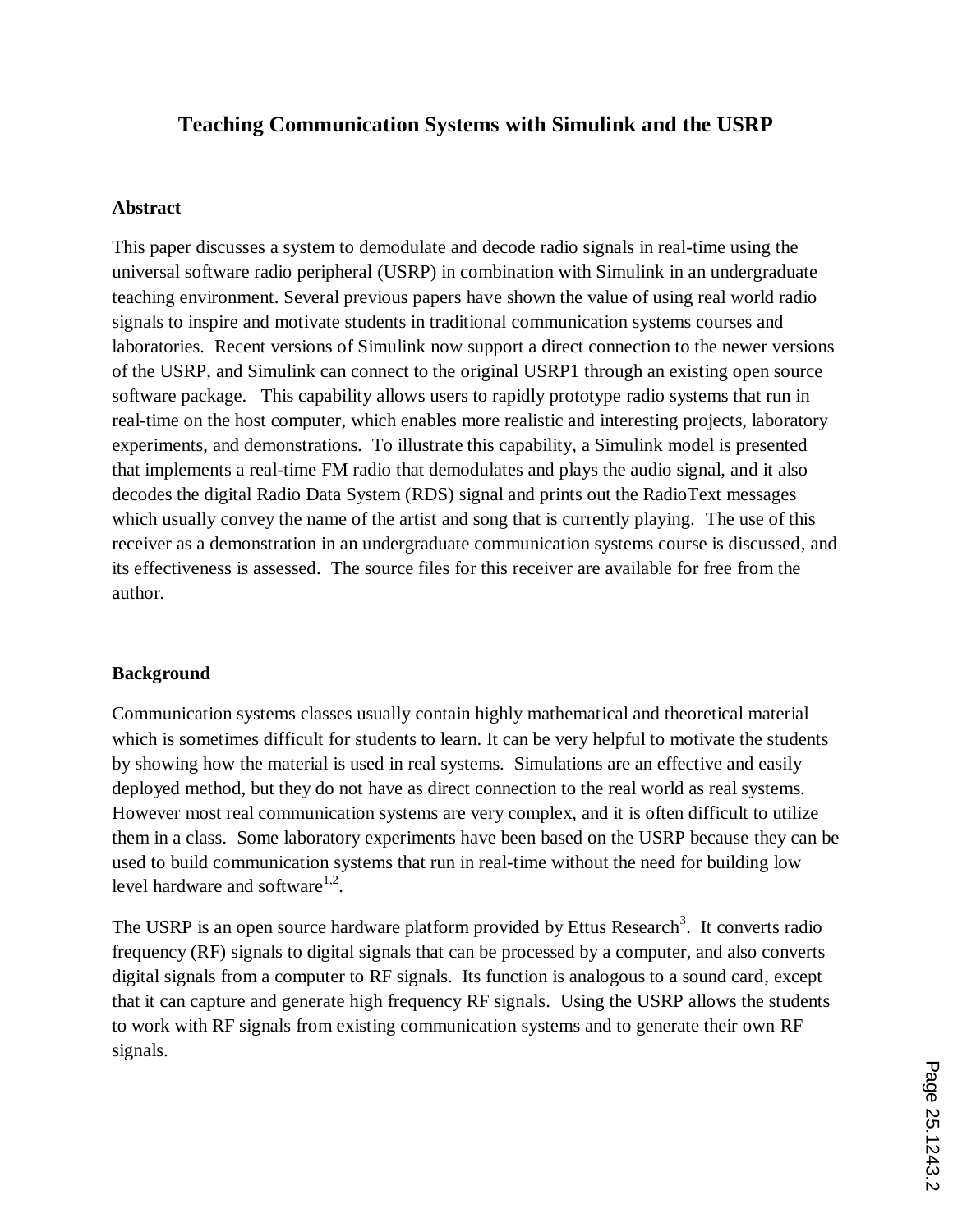Simulink is a programming environment that works in conjunction with MATLAB<sup>4</sup>. It allows the user to build a program by connecting blocks that represent basic functions into a block diagram. This programming environment is often used to run simulations, but it can also process data on a standard computer in real-time as long as the system does not require too much computation.

Simulink now has the ability to take data directly from the USRP and deliver data to the USRP, which allows a real-time communication system to be constructed using a high level language like Simulink and commercially available hardware. Since it greatly simplifies the process of implementing a communication system, this platform is very useful for demonstrating communication systems in a lecture format and for experimenting with communication systems in a laboratory.

The Radio Data System (RDS), which is also called Radio Broadcast Data System (RBDS) in the United States, is a digital signal that is sent along with the analog audio signals in FM radio broadcasts. This signal is usually used to transmit the title of the song, the name of the artist, the name of the program, and other information. The RDS signal, which is added to the analog audio signals before frequency modulation, uses a carrier frequency of 57 kHz, bi-phase (or Manchester) encoding, a raised cosine pulse shape, and a bit rate of 1187.5 bits/sec<sup>5,6</sup>. The RDS signal is useful in teaching communication systems because it can be demodulated and decoded with a reasonably simple receiver, and because it is a signal that is familiar to most students<sup>7</sup>.

## **Hardware**

In order to demonstrate the abilities of Simulink and the USRP in an educational setting, an FM receiver was developed that not only demodulates and plays the audio signal from an FM radio station, but it also demodulates the digital RDS signal and prints out the RadioText messages that usually contain the title of the song, name of the artist, and other information.

The hardware consists of an antenna, USRP1 with an appropriate daughterboard such as the TVRX or the WBX, and a standard PC or laptop as shown in Figure 1. The antenna can be a length of wire or an FM antenna. The author used the USRP1, which costs about \$700 and is one of the inexpensive versions of the  $USRP<sup>3</sup>$ , but it should be possible to use the other versions of the USRP as well.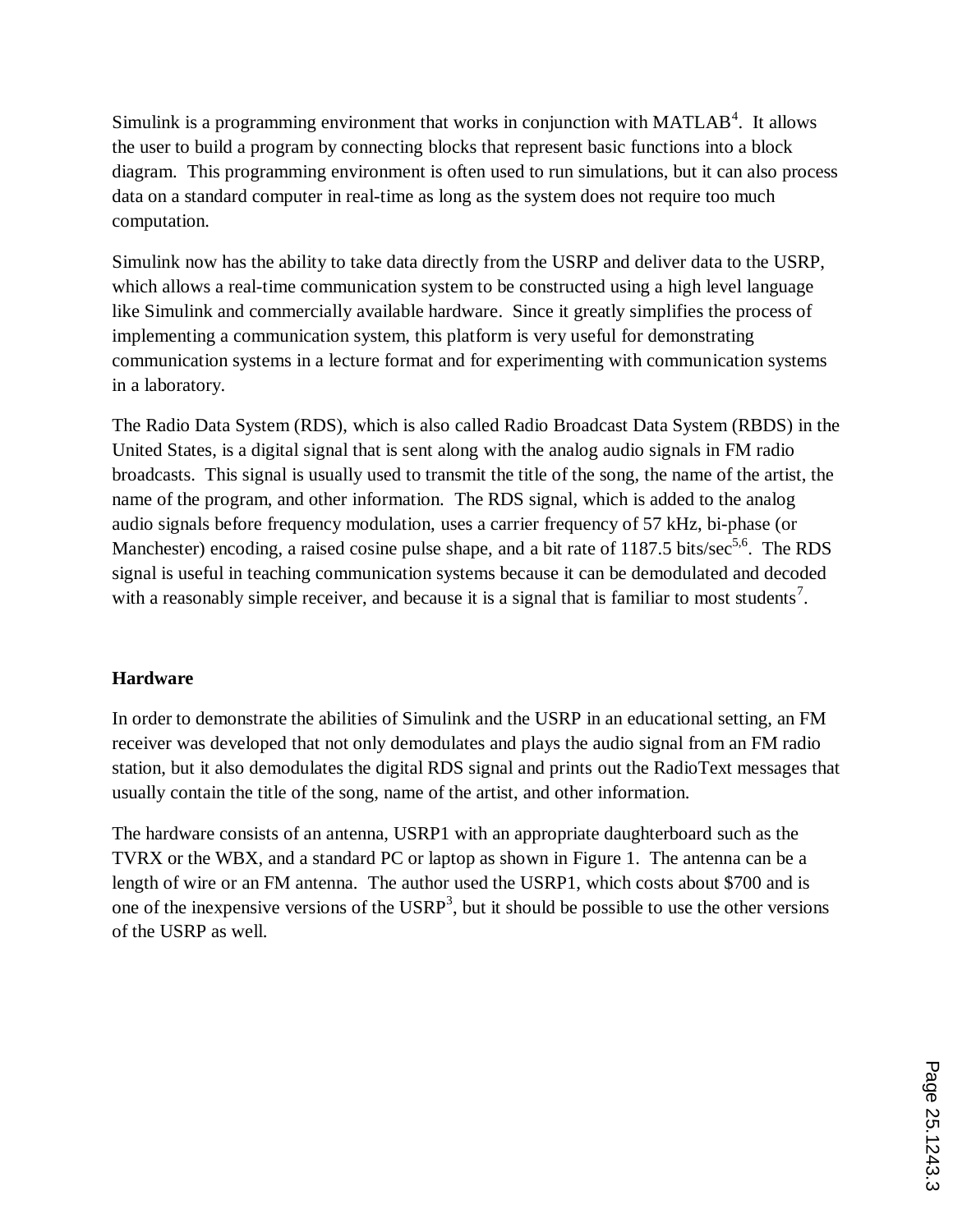

Figure 1. Hardware (USRP1, Laptop, and Antenna)

## **Software**

The Simulink-USRP Project is an open source project that created software that allows Simulink to interface with the USRP1 $<sup>8</sup>$ . (Simulink can interface directly to the newer USRP models, in</sup> which case it is not necessary to install this software.) Once this software is installed, models that use data from the USRP1 can be built and run using MATLAB/Simulink from Mathworks. The top level Simulink model for the FM mono receiver with RDS decoder is shown in Figure 2.



Figure 2: Top Level Simulink Model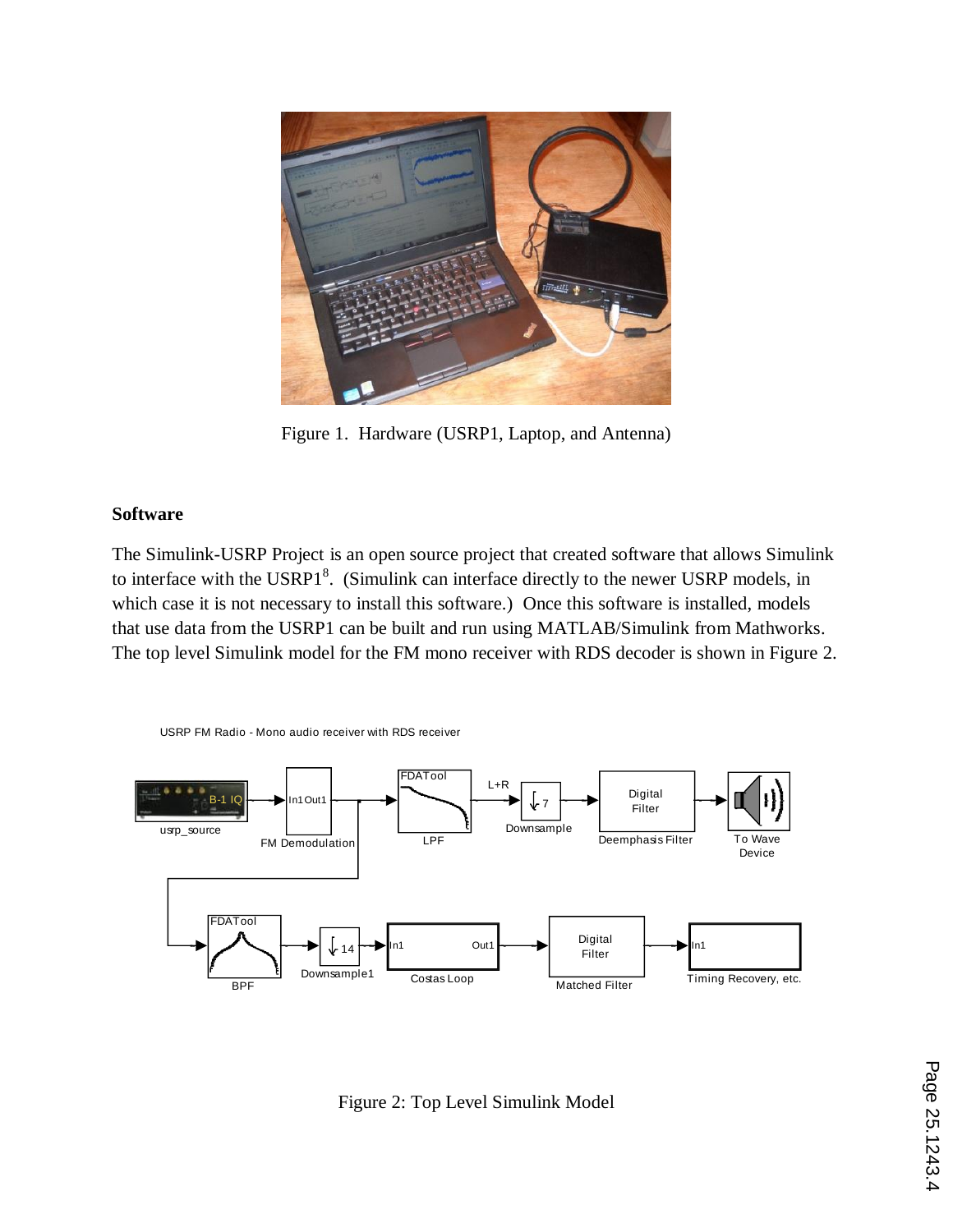The block on the top left of Figure 2 is labeled usrp\_source, and it represents the USRP1. Double-clicking on this block opens a dialog box for configuring the USRP. The Simulink model was designed for a sampling rate of 250 kHz. Since the analog-to-digital converters on the USRP1 run at 64 MHz, the USRP was configured for a Decimation Factor of 256 which leads to a sampling rate of 64 MHz/256 = 250 kHz. The sample width was set to 16 bits, and the vector length was set to 1024 samples. The TVRX or WXB daughterboard was set to a data type of INT16 Complex, and the frequency was set to the carrier frequency for the desired radio station. The gain is set depending on the signal strength of the station. The data from the USRP is a complex signal that represent the complex envelope of the sampled RF radio signal from the FM station.

Some values, such as filter coefficients, that are used in the model are computed when the Simulink model is initialized. These values can be examined by opening the model with Simulink and then clicking on File, Model Properties, Callbacks, InitFcn.

The FM Demodulation block, which is shown in Figure 3, demodulates the FM signal, which results in the stereo multiplex signal, whose spectrum is represented in Figure 4.



Figure 3: FM Demodulation Block



Figure 4: Spectrum of the Stereo Multiplexed Signal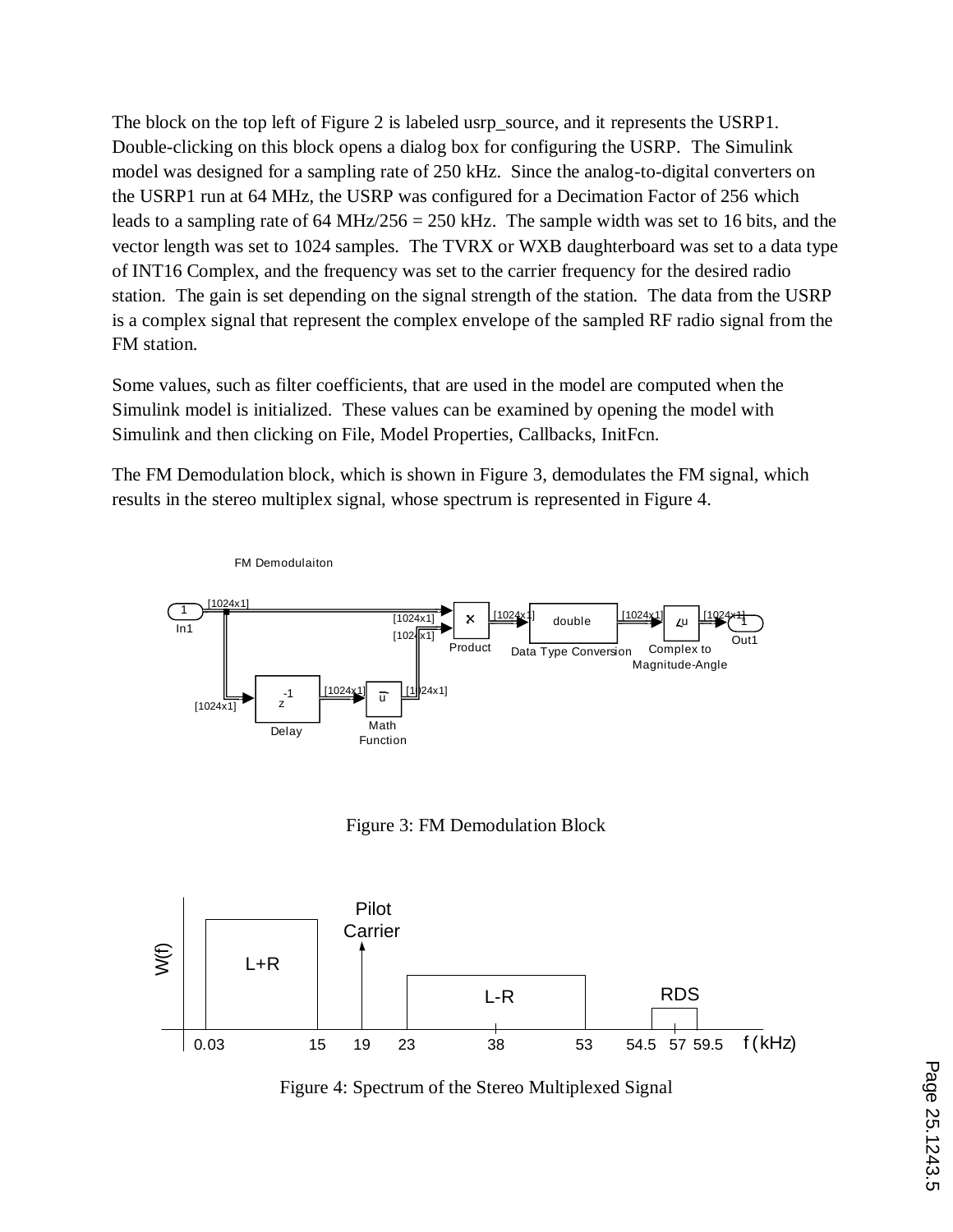After the FM signal is demodulated by the FM Demodulation Block, the analog mono  $(L+R)$ signal is isolated by a lowpass filter, which is then down sampled to reduce the amount of computation required, passed through the FM de-emphasis filter, and sent to the computer's speakers (see Figure 2).

The bottom branch of Figure 2 contains the RDS digital receiver. First the RDS signal is isolated from the other signals by a bandpass filter centered at 57 kHz. Next the signal is down-sampled by a factor of 14 to greatly reduce the amount of computation that is required by the rest of the receiver. The down-sampling operation intentionally undersamples the signal, which causes aliasing, and one of the aliases falls at  $57000 - 3*250000/14 = 3428.6$  Hz. So, after the down sampling operation, the RDS signal is centered at 3428.6 Hz and the new sampling rate is  $250000/14 = 17857$  Hz.

Next the signal is shifted down to baseband by a Costas Loop, which estimates the actual carrier phase from the received signal in order to account for the carrier frequency and phase offsets that occur in real systems. Although FM radio transmissions include a pilot carrier signal that can be used instead of the Costas Loop (see Figure 4), most digital communication systems do not have a pilot carrier, and so using the Costas Loop makes it easier to modify the receiver for use in other digital systems. The contents of the Costas Loop block are shown below in Figure 5.



Figure 5: Costas Loop Block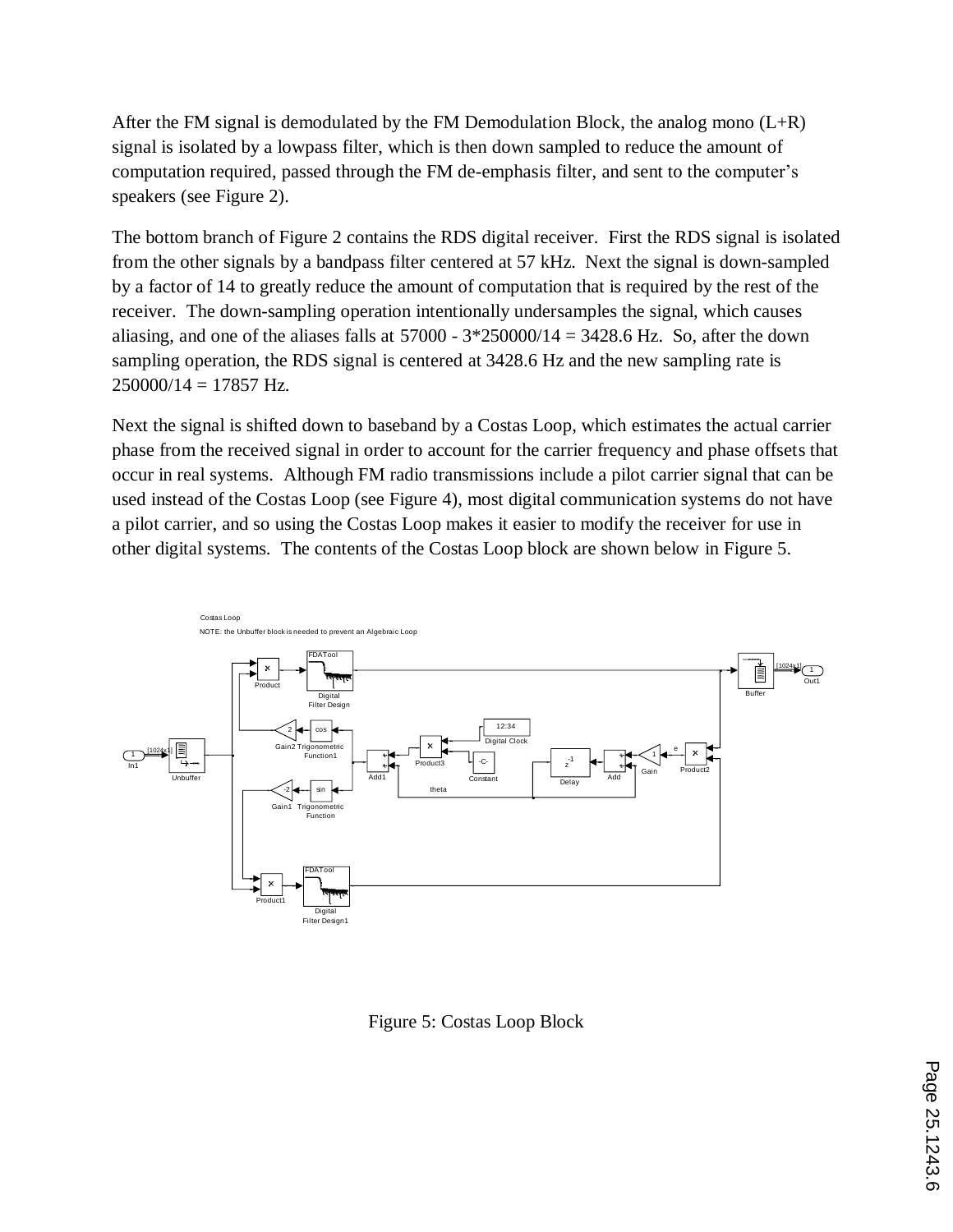The output of the Costas Loop is passed through a matched filter to remove as much noise as possible, and then the signal is passed to the block labeled "Timing Recovery, etc." which is shown in Figure 6.



Figure 6: Timing Recovery, etc. Block

A timing recovery algorithm is necessary to determine when to sample the baseband signal to locate the peak of the pulse representing each bit. A modified timing recovery algorithm was used for this receiver because the standard timing recovery algorithm based on maximizing the power of the sampled signal would sometimes converge to a local maximum, resulting in it sampling at the incorrect times. The modified method is based on the current sample and the sample from one-half symbol period earlier, and the slope of the signal at these times. The delay line block in Figure 6 generates the samples needed by the timing recovery algorithm (see Figure 7).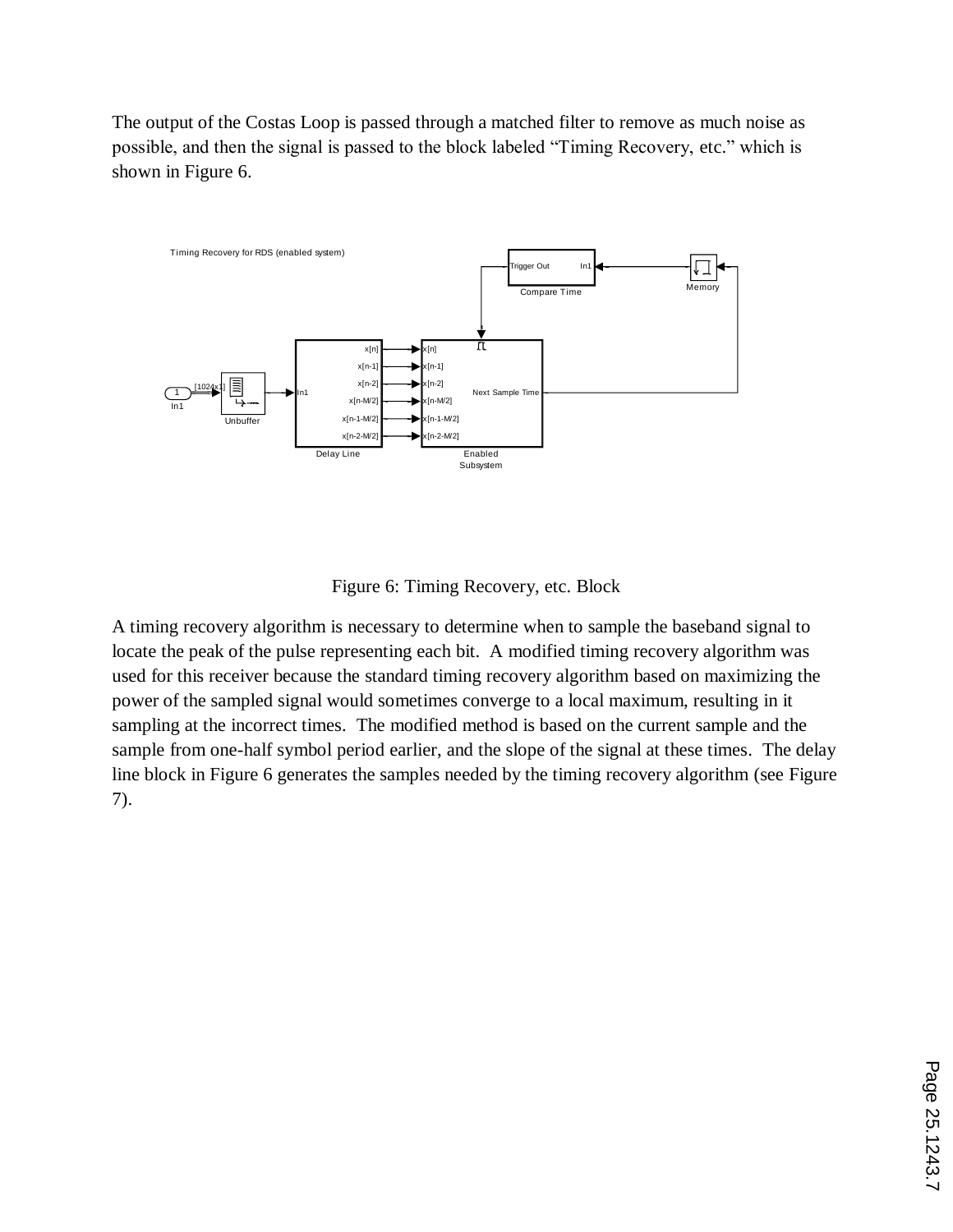

Figure 7: Delay Line

The Compare Time block, which is shown in Figure 8, enables the Enabled System block when the current time is greater than the next sample time.



Figure 8: Compare Time Block

Since the rest of the processing is performed only when the system samples the signal, the rest of the processing is enclosed in the Enabled Subsystem, which is shown in Figure 9.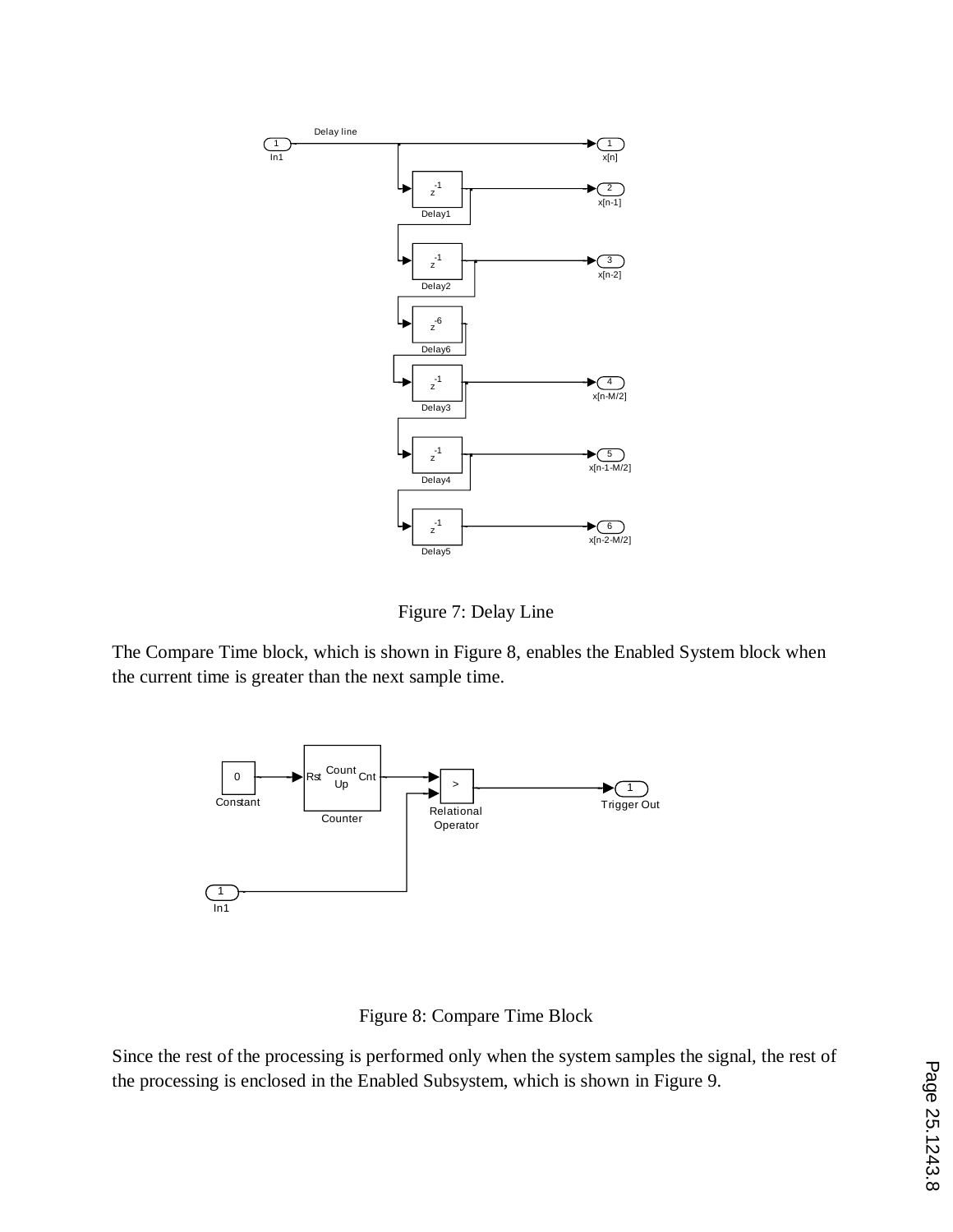

Figure 9: Enabled Subsystem

Most of the blocks in Figure 9 are used to compute the next sample time for the timing recovery algorithm. The top branch of the model in Figure 9 contains the slicer (quantizer) and the differential decoder, and the call to a MATLAB function which decodes the RDS data and prints the RadioText messages.

The MATLAB function first buffers up 104 bits and then calls a function that searches for the beginning of a valid RDS group by checking the CRC checksum bits for each possible starting point. Once a valid RDS group is found, it is checked to see if it is a RadioText group, and if so, the ASCII characters are extracted from the group and printed to the MATLAB command window.

This system runs in real-time, so the students can listen to the music from a radio station while watching the RDS RadioText messages scrolling by in the command window. The signal at any point in the system can easily be captured and graphed in MATLAB, which is a valuable technique for debugging the system as well as for learning how the system works. For example, the inputs to the slicer, which are called the soft decisions, are often used to determine how well a system is working, and they can be captured by connecting a "To Workspace" block to the input of the Slicer Block in Figure 9. After the model is run for a short time, the soft decisions can be plotted using the MATLAB command below.

 $\gg$  z = double(simout.signals.values); plot(z(:),'.')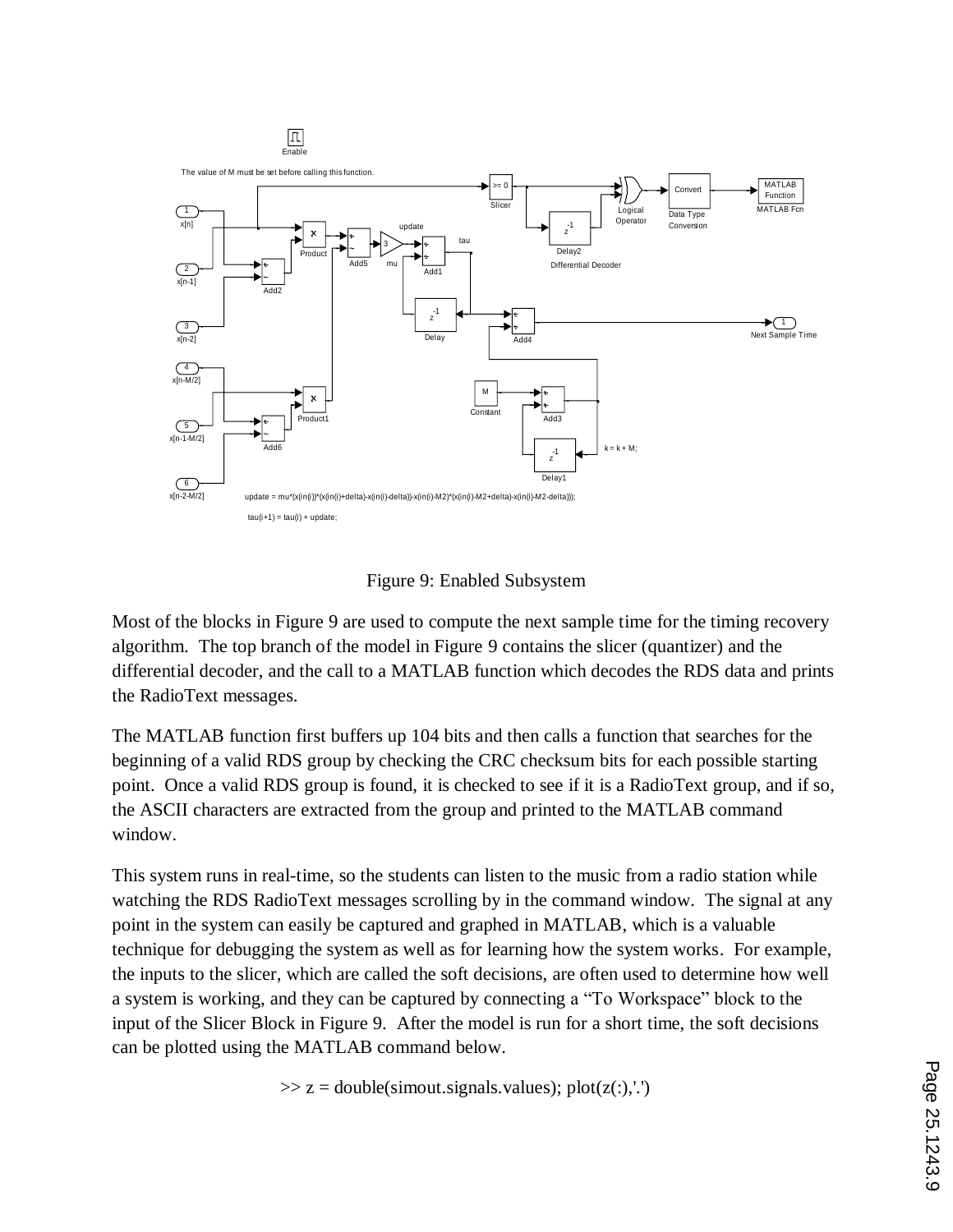An example of the soft decisions plot is shown in Figure 10.



Figure 10: Example Plot of the Soft Decisions

# **Use in the Classroom**

The author currently uses the USRP/Simulink receiver as a demonstration in an undergraduate communication systems lecture course, which requires a course in signals and systems as the prerequisite. Although this communication systems course does not have a companion laboratory class, the students are required to complete a single laboratory experiment in pairs on their own time where they use a real-time spectrum analyzer (Tektronix RSA3408A) to capture the RF signal from a local FM radio station of their choice. Then over the course of the semester, the students learn how to write a MATLAB program to demodulate and listen to the mono audio signal, and to demodulate and decode the digital RDS signal and print out the Radio Text messages.

The goal of the demonstration is to increase the students' interest in communication systems by showing how a working receiver demodulates and decodes analog and digital signals. The demonstration took about 80 minutes and was split between two class periods. First the receiver was run to allow the students to listen to the audio and watch the Radio Text messages being printed out in real-time. Next the purpose of each of the major blocks of the receiver was briefly discussed, the spectrum of the signal at each point in the receiver was plotted using the Spectrum Scope in Simulink's Signal Processing Blockset, and the resulting baseband digital signal was plotted using the Time Scope. These plots were used to show how the receiver isolates the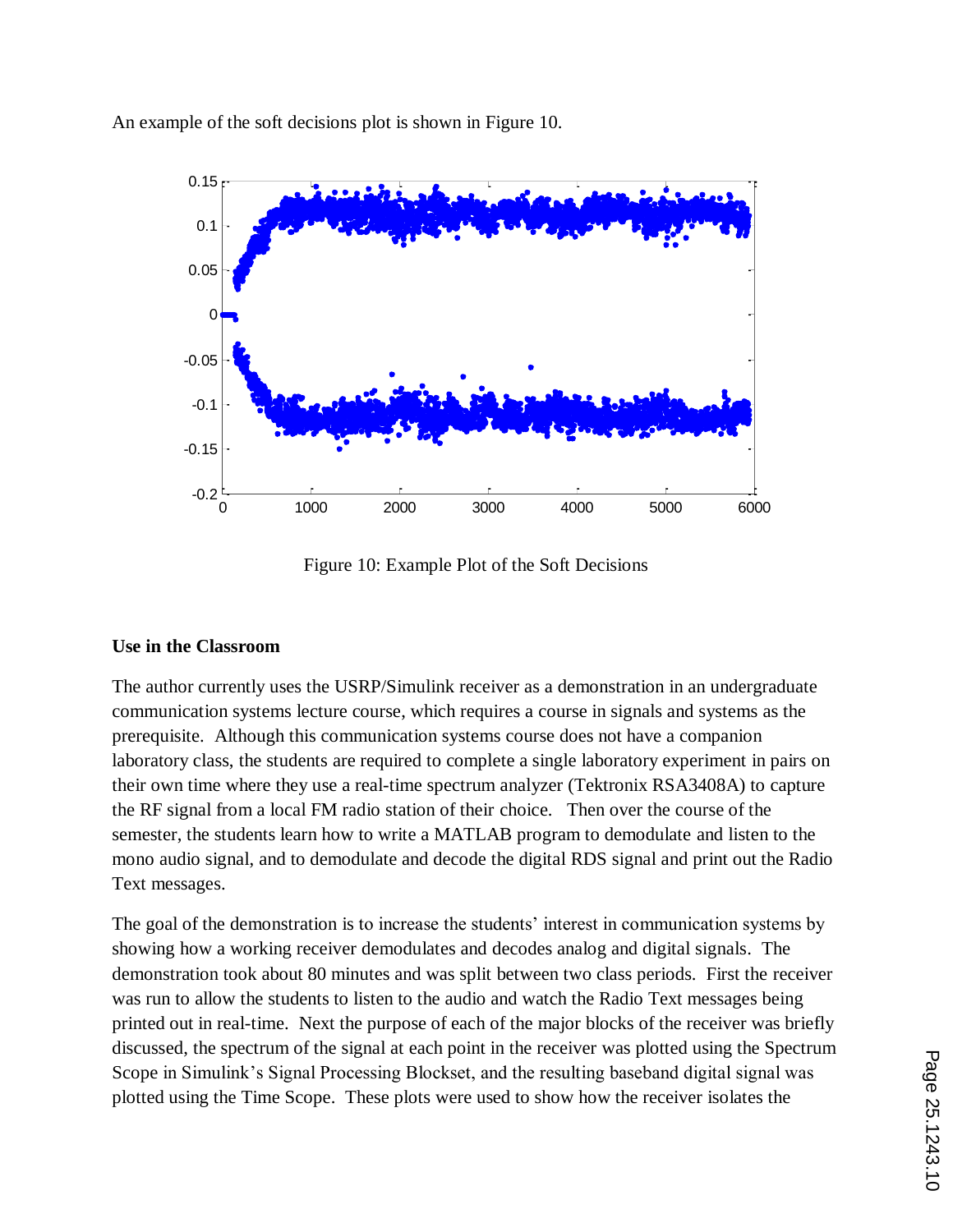signals and shifts them back to baseband. With the author's setup, the computer is not fast enough to demodulate the audio and RDS signals while simultaneously displaying these graphs, but this limitation had little effect on the demonstration.

#### **Assessment**

In an attempt to measure the impact of the demonstration, an anonymous survey was distributed to the students prior to and after the demonstration. Neither survey was given on the same day as the demonstration. The survey asked the following questions:

- 1. How would you rate your current knowledge about communication systems?
- 2. How would you rate your current level of motivation to learn more about communication systems?
- 3. How interesting do you currently find communication systems?
- 4. List the major parts of a receiver in a digital communication system.
- 5. Do you have any suggestions for how the course could be improved?

The first three questions were scored on a 1 to 5 scale, with a score of 5 indicating very knowledgeable, motivated, or interested, and a score of 1 being not at all knowledgeable, motivated, or interested. The answer to Question 4 was graded by the instructor on a scale of 1 to 5, with 1 indicating no answer or no correct answer, and 5 being a complete list of the major parts of a digital receiver (carrier recovery, matched filter, timing recovery, and quantizer). The results of the survey are summarized in Table 1.

|            | Before USRP/Simulink Demo (N=20 people responded) |               |             |                |  |
|------------|---------------------------------------------------|---------------|-------------|----------------|--|
|            | 1. Knowledge                                      | 2. Motivation | 3. Interest | 4. Major Parts |  |
| Mean       | 3.025                                             | 4.25          | 4.225       | 1.500          |  |
| <b>STD</b> | 0.6584                                            | 0.6387        | 0.8025      | 0.5130         |  |
|            |                                                   |               |             |                |  |
|            | After USRP/Simulink Demo (N=16 people responded)  |               |             |                |  |
|            | 1. Knowledge                                      | 2. Motivation | 3. Interest | 4. Major Parts |  |
| Mean       | 3.250                                             | 3.875         | 4.0625      | 1.625          |  |
| <b>STD</b> | 0.7746                                            | 0.5000        | 0.7719      | 0.5000         |  |

|  | Table 1. Survey Results |
|--|-------------------------|
|  |                         |

As shown in Table 1, the mean values of the students' self-reported knowledge increased slightly after the demonstration, but the mean value of the students' self-reported motivation and interest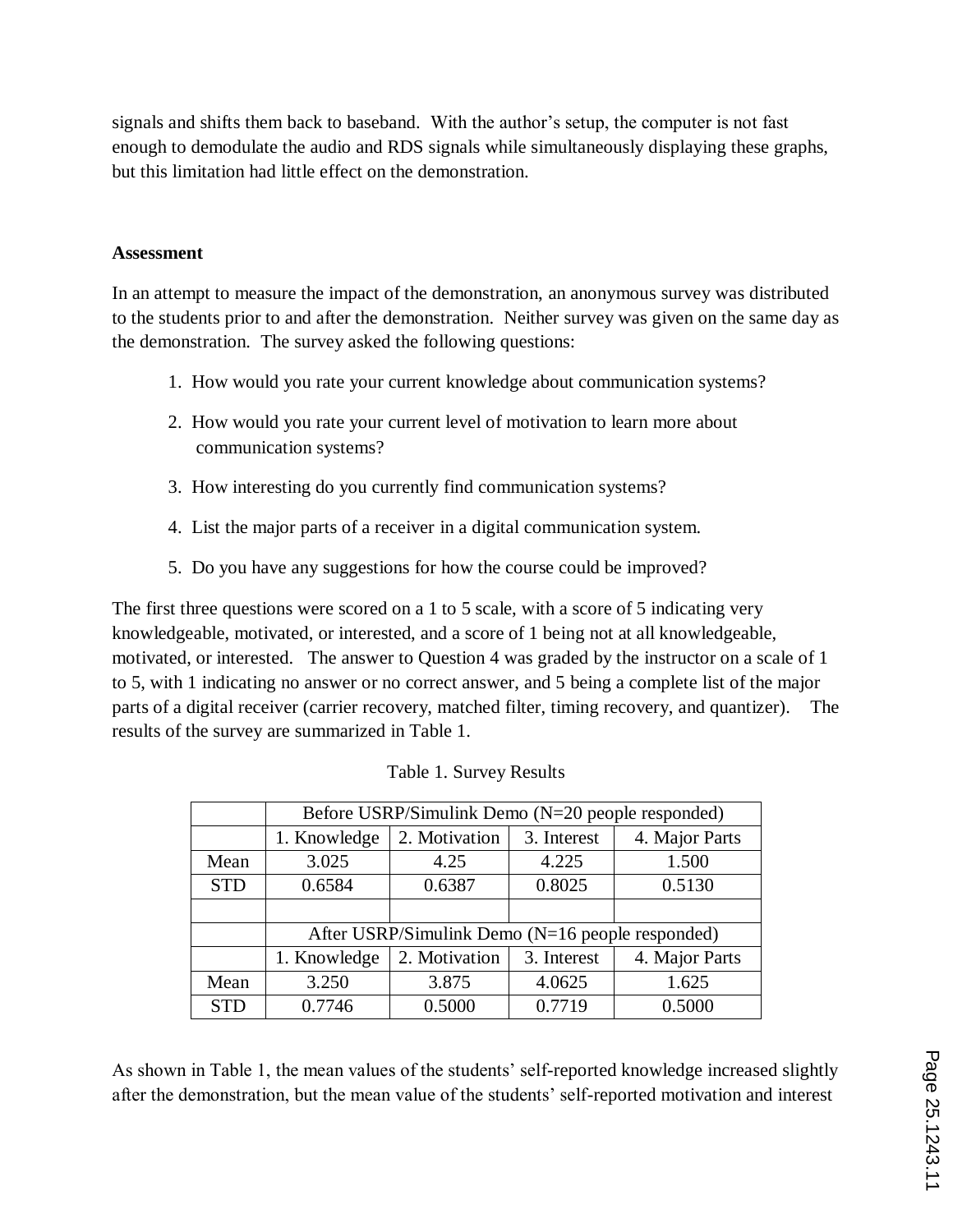decreased slightly. The instructor's score for Question 4 increase slightly after the demonstration. However, none of these differences was big enough to be considered statistically significant at the 5% significance level according to the t-test for difference of population means for unknown and not necessarily equal variances.

In response to Question 5 in the survey before the demonstration, three of the students (out of 20) mentioned that they liked real-world examples and/or applications. In the post-demonstration survey, three of the students (out of 16) stated that they liked the demonstration or wanted more demonstrations. One student wrote, "More demos! I love em!"

Although the numerical results of the survey were inconclusive, the responses to Question 5 seem to indicate that at least some of the students thought that the demonstration was worthwhile.

## **Discussion**

This system demonstrates that the Simulink/USRP platform can be used to build real-time digital and analog communication systems without low level hardware and software development. The digital RDS receiver is a much more complicated system than the relatively simple mono FM receiver, and the platform can run both in real-time. This platform can be used in a communication systems course for demonstrations or lab experiments, or to allow students to test a subsystem that they create inside a complete system. For example, in a course that teaches the Costas Loop, the students could create their own Costas Loop model in Simulink, insert it into the receiver, and test it as part of a real receiver running in real-time.

The source files for the receiver described in this paper can be obtained for free by sending email to the author.

# **Conclusion**

This paper presented an example analog and digital communication system built using Simulink and the USRP that runs in real-time. The advantages of this relatively low cost platform for education is that it allows communication systems to be built that run in real-time using a high level programming environment and commercially available hardware.